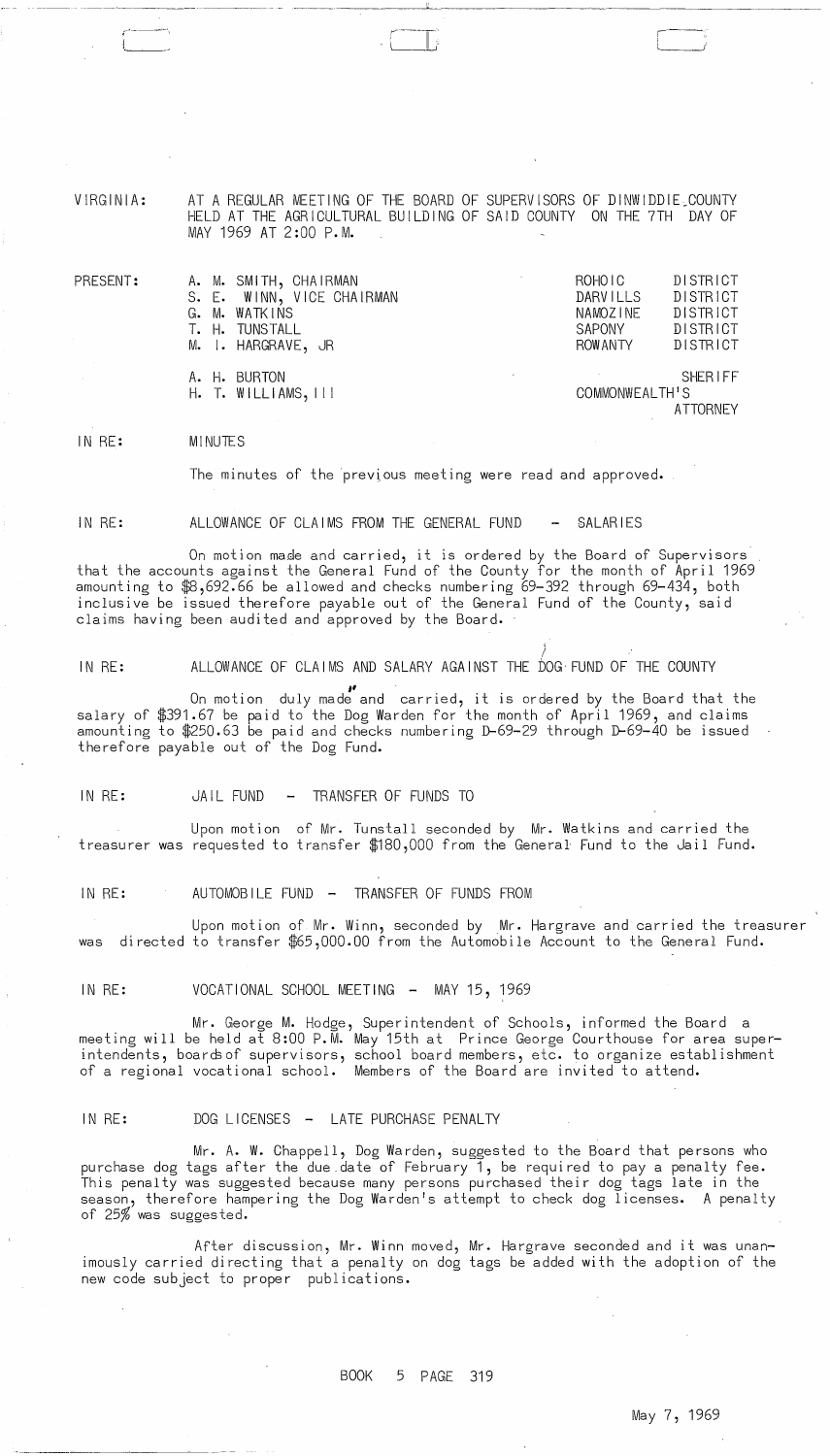This being the date and time set to hold a public hearing to consider adoption of an annual budget for fiscal planning purposes and information as advertised in the Progress Index April 27th and the Southside Virginia News April 29th. It appeared to the Board no one appeared to make comments or suggestions.

Upon motion of Mr. Tunstall, seconded by Mr. Watkins and carried, the published budget was amended and adopted as follows:

| ANTICIPATED INCOME<br>FROM LOCAL SOURCES<br>Current Taxes (\$3.00 per hundred)<br>Delinquent Taxes<br>State Sales Tax<br>Local Sales Tax<br>Consumers Utility Tax<br>Other Funds                                                                                                                                                                                                                                                                                                                                                                                                                                                                                                                                                                                                                                                                                                                                                    | \$<br>931,000<br>12,000<br>370,000<br>107,000<br>105,780<br><u>116,503</u>                                                                                                                                                                                                  |
|-------------------------------------------------------------------------------------------------------------------------------------------------------------------------------------------------------------------------------------------------------------------------------------------------------------------------------------------------------------------------------------------------------------------------------------------------------------------------------------------------------------------------------------------------------------------------------------------------------------------------------------------------------------------------------------------------------------------------------------------------------------------------------------------------------------------------------------------------------------------------------------------------------------------------------------|-----------------------------------------------------------------------------------------------------------------------------------------------------------------------------------------------------------------------------------------------------------------------------|
| Total                                                                                                                                                                                                                                                                                                                                                                                                                                                                                                                                                                                                                                                                                                                                                                                                                                                                                                                               | \$1,642,283                                                                                                                                                                                                                                                                 |
| FROM STATE SOURCES<br>School Funds<br>Public Assistance (State & Fed)<br>Other<br>$\Delta\phi=2\pi\pi/3$ , $\Delta\phi$<br>يته                                                                                                                                                                                                                                                                                                                                                                                                                                                                                                                                                                                                                                                                                                                                                                                                      | \$1,461,029<br>106,610<br><u>129,615</u>                                                                                                                                                                                                                                    |
| Total                                                                                                                                                                                                                                                                                                                                                                                                                                                                                                                                                                                                                                                                                                                                                                                                                                                                                                                               | \$1,697,254                                                                                                                                                                                                                                                                 |
| FROM FEDERAL GOVERNMENT<br>School Programs                                                                                                                                                                                                                                                                                                                                                                                                                                                                                                                                                                                                                                                                                                                                                                                                                                                                                          | 81,000<br>\$                                                                                                                                                                                                                                                                |
| SALE OF PROPERTY                                                                                                                                                                                                                                                                                                                                                                                                                                                                                                                                                                                                                                                                                                                                                                                                                                                                                                                    | \$<br>4,000                                                                                                                                                                                                                                                                 |
| DOG FUND                                                                                                                                                                                                                                                                                                                                                                                                                                                                                                                                                                                                                                                                                                                                                                                                                                                                                                                            | 9,000<br>\$                                                                                                                                                                                                                                                                 |
| Total                                                                                                                                                                                                                                                                                                                                                                                                                                                                                                                                                                                                                                                                                                                                                                                                                                                                                                                               | \$3,433,537                                                                                                                                                                                                                                                                 |
| UNAPPROPRIATED FUNDS JULY 1, 1969                                                                                                                                                                                                                                                                                                                                                                                                                                                                                                                                                                                                                                                                                                                                                                                                                                                                                                   | 46,695                                                                                                                                                                                                                                                                      |
| TOTAL AVAILABLE REVENUE                                                                                                                                                                                                                                                                                                                                                                                                                                                                                                                                                                                                                                                                                                                                                                                                                                                                                                             | \$3,480,232                                                                                                                                                                                                                                                                 |
| ESTIMATED EXPENSES<br>1969–70<br>County Administration<br>T<br>Assessment of Taxable Property<br>$\overline{c}$<br>3<br>Collection of Taxes<br>4<br>Recording of Documents<br>5A<br>Circuit Court<br>5B  <br>County Court<br>5C -<br>Commonwealth's Attorney<br>6A -<br>Policing & Investigation<br>6C<br>Care of Prisoners<br>$7 -$<br>Fire Prevention & Extinction<br>8A<br>Board of Public Welfare<br>8B  <br>Welfare Superintendent's Office<br>8C  <br>Public Assistance<br>8E -<br>Institutional Care<br>8H Lunacy Commission<br>9.<br>Public Health<br>10A Building Inspector<br>10C Scavenger Service (Landfill)<br>Advancement of Agriculture & Home Ec.<br>11<br>12 Protection of Livestock & Fowl<br>13 <sup>7</sup><br>Elections<br>14<br>Maintenance of Buildings<br>15<br>Highway & Street Lighting<br>17<br>School Administration<br>18<br>Miscellaneous<br>19<br>Capital Outlay<br>22<br>Defense Against Annexation | \$<br>24,785'<br>14,735<br>14,115<br>5,150<br>3,330<br>370<br>6,973<br>27,957<br>7,750<br>8,414<br>600<br>38,920<br>102,790<br>6,000<br>1,000<br>10,125<br>7,175<br>15,000<br>13,237<br>6,485<br>3,330<br>11,928<br>4,600<br>3,015,289<br>29,443<br>20,300<br><u>25,000</u> |
| Total Expenses<br>UNAPPROPRIATED FUNDS<br>JUNE 30, 1970                                                                                                                                                                                                                                                                                                                                                                                                                                                                                                                                                                                                                                                                                                                                                                                                                                                                             | \$3,424,802<br>55,430                                                                                                                                                                                                                                                       |

GRAND TOTAL

\$3,480,232

 $\frac{1}{2}$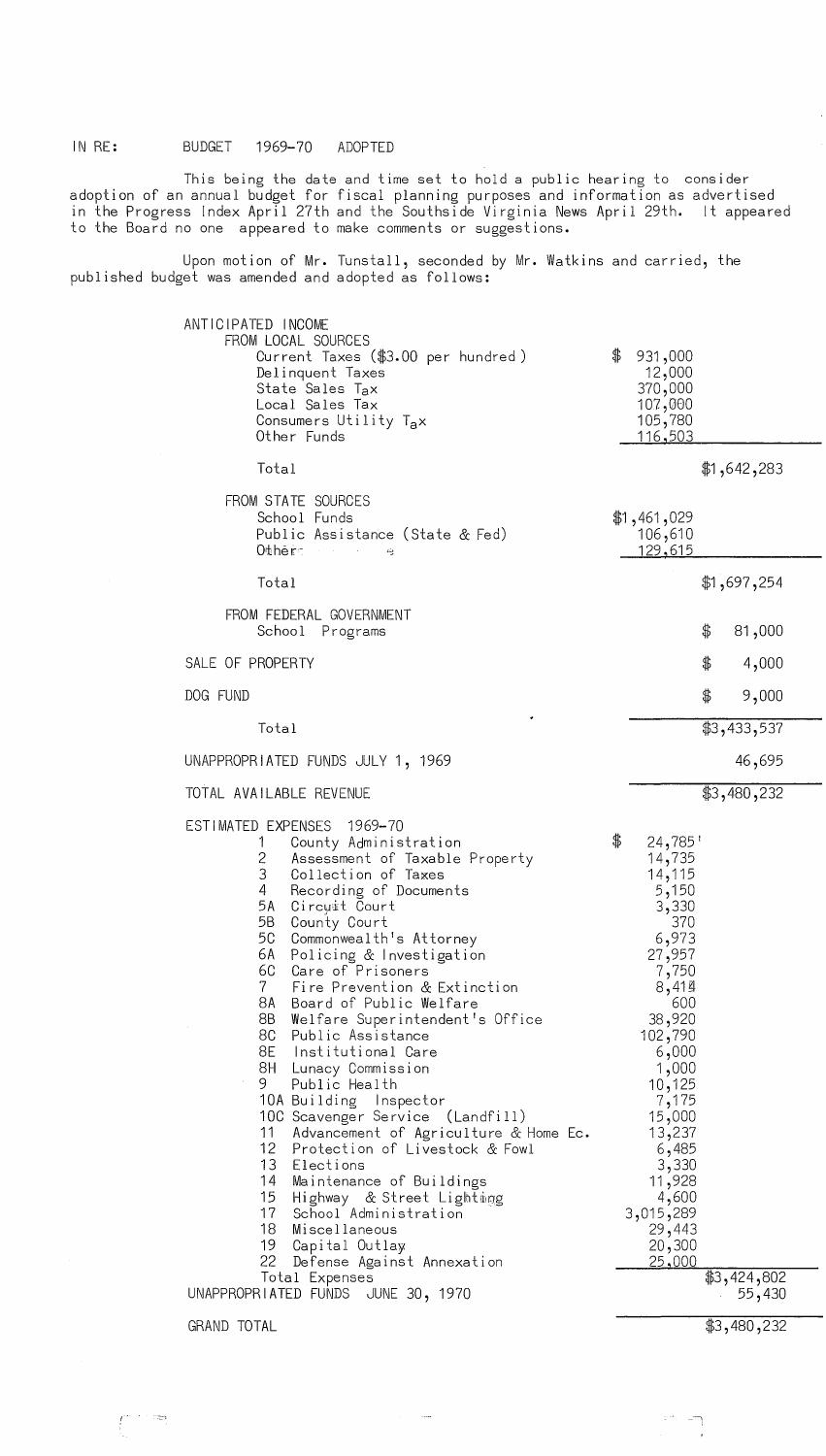# IN RE: TAX LEVY RATE FOR 1969

 $\overline{\phantom{a}}$ 

## Upon motion of Mr. Watkins seconded by Mr. Hargrave and carried

BE IT RESOLVED AND ORDERED by the Board of Supervisors of the County of Dinwiddie, Virginia, that there be, and is hereby levied, for the year 1969, a tax of \$3.00 per one hundred dollars of assessed valuation on all taxable real estate located in this County, and that there be<sub>s</sub> and is hereby levied for the year 1969 a tax of \$3.00 per one hundred dollars~of assessed valuation of all taxable machinery and tools located in this County on January 1, 1969, and that there be, and is hereby levied. for the year 1969 a tax of \$3.00 per one hundred dollars of assessed valuation of all taxable tangible personal property located in this County on January 1, 1969, the respective levies hereby ordered being also applicable to the real estate and tangible personal property of public service corporations, based upon the assessment thereof fixed by the State Corporation Commission and duly certified.

### IN RE: EMERGENCY MEDICAL SERVICE APPLICATI0N APPROVED

The Executive Secretary reported verbal approval from the State Department of Highway Safety for the application submitted for purchase of a rescue and ambulance vehicle and related equipment.

### IN RE: RESCUE SQUAD - REQUEST FOR RADIO PURCHASE

Mr. Earl H. Gwaltney, President of the Dinwiddie County Ambulance and Rescue Squad appeared before the Board and stated the squad began the fund raising drive May 1st for the purpose of raising funds to aquire a second vehicle and construct a facility. Mr. Gwaltney requested the Board to purchase a radio for this vehicle and provide insurance for same.

After discussion the Board resolved to discuss this matter further after the vehicle is purchased by the rescue squad.

### IN RE: MALPRACTICE INSURANCE NOT REQUIRED

The Executive Secretary reported several insurance agencies were unable to submit proposals for mappractice insurance for members of the rescue squad. Mr. Earl Gwaltney, President, Dinwiddie County AmbUlance and Rescue Squad and the Rev. James **T.** Higgins, Vice president, reported malpractice insurance for rescue squad members was not needed as rescue squad me,mbers are exempted from suits under the Good Samaritan Act. The Board then directed that upon these recommendations, malpractice insurance not be purchased.

# IN RE: SHERIFF'S DEPARTMENT - ADDITIONAL FIELD DEPUTY AUTHORIZED

Sheriff A. Hill Burton appeared befo<del>re</del> the Board and requested he be authorized to employ 2 additional field deputies. Such persons are needed to provide better police protection and service throughout the county and provide 24 hour service.

After discussion Mr. Hargrave moved the shefiff be authorized to employ 1 additional deputy beginning July 1, 1969 at a beginning salary of \$6,000.00 subject to the approval and consent of the Compensation Board. Mr. Winn seconded. The motion was unanimously carried. .

### IN RE: VIRGINIA CITIZEN'S PLANNING ASSOCIATIONAL MEETING

The Board was informed that Virginia Citizen's Planning Association will hold their annual conference at Natural Bridge May 18th-20th. Mr. Tunstall moved, Mr. Winn seconded and it was unanimously carried authorizing 1 member of the Planning Commission to attend this meeting, expenses to be reimbursed by the Baard of Supervisors. In  $\ldots$ ,

### IN RE: RAILROAD CROSSING - BLOCKED

The Executive Secretary reported several complaints have been received of trains blocking the crossing at Vaughan Road, the blockage being further complicated and aggreviated by the closing of the underpass on Flank Road. The Board directed a letter be directed to the proper railroad officials requesting their assistance in keep= ing these crossings open.

## BOOK 5 PAGE 320

## May 7, 1969

 $\sim 100$ 

 $\begin{bmatrix} 1 & 1 \\ 1 & 1 \end{bmatrix}$